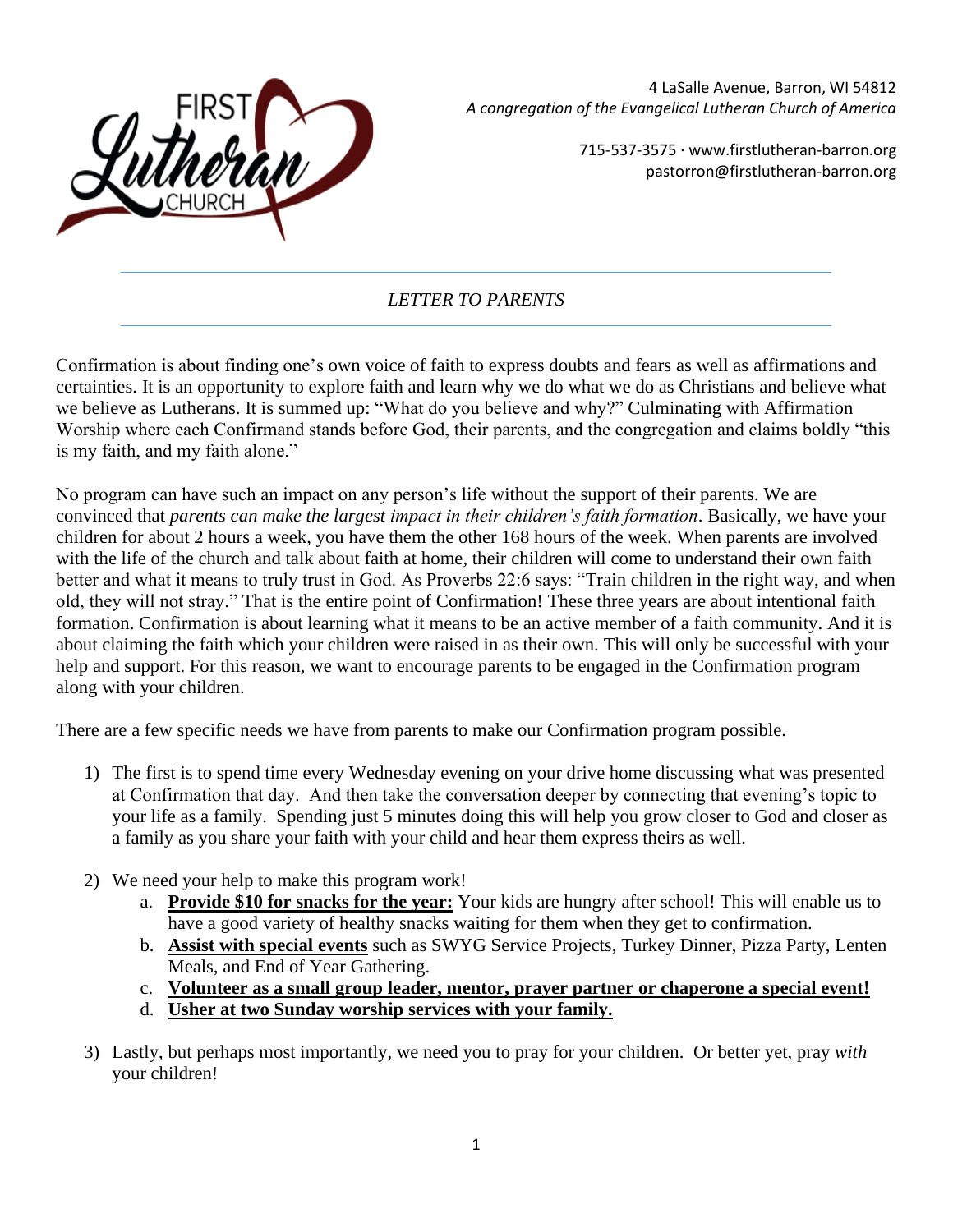## *LETTER TO STUDENTS*

Confirmation is about claiming your own faith and owning what you believe. It is about affirming your baptism and the promises of Christ Jesus in your life. At the end of these three years, you will stand before the congregation and make these baptismal promises:

- 1) to live among God's faithful people,
- 2) to hear the word of God and share in the Lord's Supper,
- 3) to proclaim the good news of God in Christ through word and deed,
- 4) to serve all people, following the example of Jesus,
- 5) to strive for justice and peace in all the earth.

We believe that these things are what Christians do as a joyful response to the Good News that Jesus died and rose again for our salvation.

These three years of Confirmation are about spending intentional time learning the basic, core, and fundamental beliefs of the Christian faith by asking a lot of questions and seeing how we live out our baptismal promises. Confirmation is not the end of religious instruction but the beginning of an adult life of faith in the Church. Experience has proven that little challenge results in little growth. Therefore, we approach Confirmation with a level of seriousness. Confirmation is a program of spiritual discipline (prayer, devotion, serving, worship, etc.). Below are the expectations of Confirmation which will help keep us on track and challenged to grow. They are designed to assist you in growing as a disciple so that by the end of the program you are able to confidently claim this faith as your own.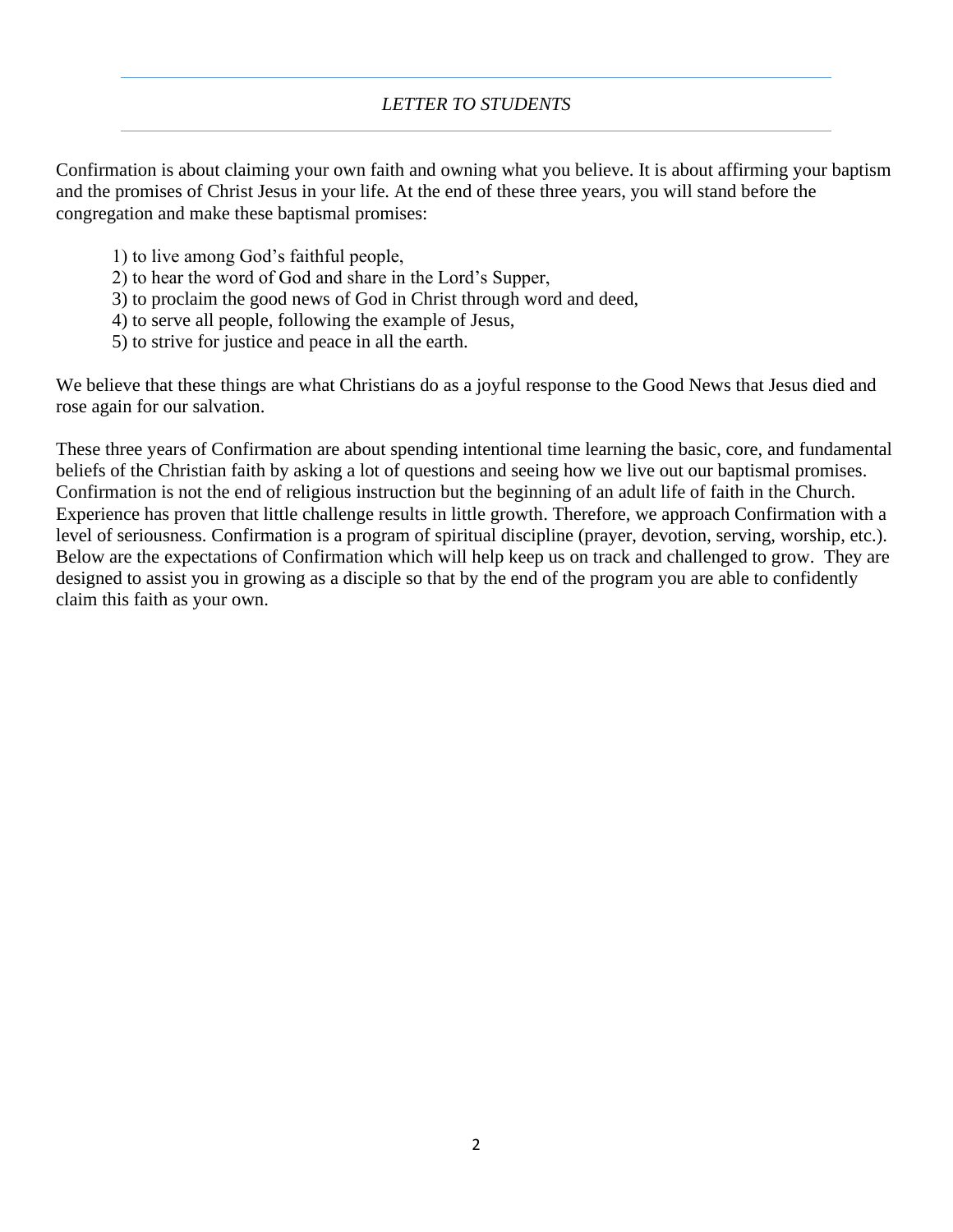## *PROGRAM OVERVIEW*

### **SCHEDULE**

3:30 snack and fellowship 3:50-4:15 Large Group Activity

4:15-5:00 Small Group Meetings

5:00-5:30 Closing Worship in Sanctuary

We meet EVERY WEDNESDAY unless there is no school.

Confirmation events are also canceled if school is canceled or dismissed early due to weather.

### Confirmation program is divided into 2 Semesters to encourage yearlong engagement.

- Semester 1 runs September thru December
- Semester 2 runs January thru May

### SWYG

**S**econd **W**ednesday **Y**outh **G**roup is exactly that. The second week of every month we will gather for fellowship, service projects, and group activities that focus on building relationships with one another and with God.

### EXPECTATIONS

Worship Involvement:

- 18 Worship reflections 9 each semester (18 total)
- Acolyte 3 times during the year for Sunday worship
- Provide 2 scripture readings (in-person or recorded) 1 each semester (2 total)
- Serve along with family at 2 worship services as ushers/greeters 1 each semester (2 total)
- Evening Mid-week Lenten Worship service:
	- Attend worship services
	- Serve one meal with your family
	- Assist with worship by serving as reader, greeter, sound, or acolyte

Participate in the life of FLC:

- Participate in 3 Congregational events and turn in 3 reflection sheets. Suggested events are:
	- o attend one Church Council meeting, help with Sunday School for one quarter, help with Turkey Dinner, help with WELCA Bazaar, participate in Christmas decorating, help with streaming, run media computer for a worship service, etc.
- Participation in service type events can also be turned into the school and applied to the Golden Bear Paw award!

Prayer Partners:

- Each student will be partnered with an adult member of the congregation who will pray for them throughout the year.
- Meet with your prayer partner twice each semester (4 times total) and complete a Prayer Partner Meeting form.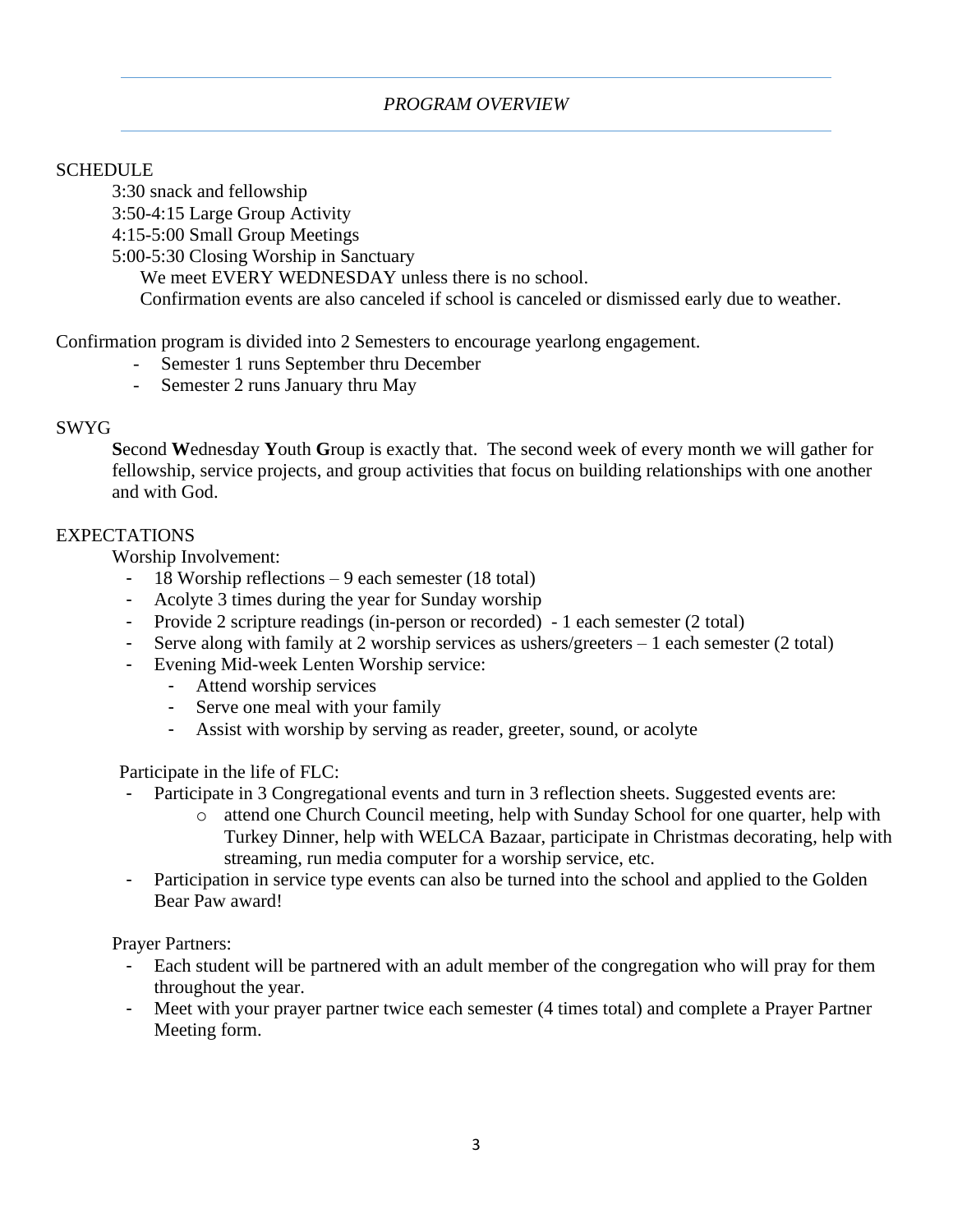# *2021-22 CALENDAR (Dates subject to change)*

| Semester 1  |                        | Semester Z              |                                  |  |
|-------------|------------------------|-------------------------|----------------------------------|--|
| <b>DATE</b> | <b>EVENT</b>           | <b>DATE</b>             | <b>EVENT</b>                     |  |
| 8-Sep       | Orientation            | 5-Jan                   | Session 9                        |  |
| 15-Sep      | Session 1              | 9-Jan                   | Tent. 8 <sup>th</sup> Gr Retreat |  |
| 22-Sep      | Session 2              | $12$ -Jan<br>Session 10 |                                  |  |
| 29-Sep      | Session 3              | $19$ -Jan               | Session 11                       |  |
|             |                        | 26-Jan                  | Session 12                       |  |
| 6-Oct       | Session 4              |                         |                                  |  |
| 13-Oct      | SWYG - mission         | 2-Feb                   | Session 13                       |  |
| 20-Oct      | Session 5              | 9-Feb                   | SWYG - mission                   |  |
| $27-Oct$    | <b>Turkey Dinner</b>   | 16-Feb                  | Session 14                       |  |
|             |                        | 23-Feb                  | Session 15                       |  |
| 3-Nov       | Session 6              |                         |                                  |  |
| 10-Nov      | <b>SWYG</b>            | 2-Mar                   | <b>LENT ASH WED</b>              |  |
| 17-Nov      | Session 7              | 9-Mar                   | <b>LENT</b>                      |  |
| 24-Nov      | <b>No Confirmation</b> | 16-Mar                  | <b>LENT</b>                      |  |
|             |                        | 23-Mar                  | <b>LENT</b>                      |  |
| 1-Dec       | Session 8              | 30-Mar                  | <b>LENT</b>                      |  |
| 8-Dec       | <b>SWYG</b>            |                         |                                  |  |
| 15-Dec      | Prayer Partner Party   | 6-Apr                   | <b>LENT</b>                      |  |
| 22-Dec      | <b>Christmas Party</b> | 13-Apr                  | SWYG - mission                   |  |
| 29-Dec      | <b>No Confirmation</b> | 20-Apr                  | Session 16                       |  |
|             |                        | 22-Apr                  | Session 17                       |  |

| Semester 1                  | Semester 2  |                                  |  |
|-----------------------------|-------------|----------------------------------|--|
| <b>EVENT</b>                | <b>DATE</b> | <b>EVENT</b>                     |  |
| <b>Drientation</b>          | 5-Jan       | Session 9                        |  |
| Session 1                   | 9-Jan       | Tent. 8 <sup>th</sup> Gr Retreat |  |
| Session 2                   | 12-Jan      | Session 10                       |  |
| Session 3                   | 19-Jan      | Session 11                       |  |
|                             | 26-Jan      | Session 12                       |  |
| Session 4                   |             |                                  |  |
| <b>SWYG</b> - mission       | 2-Feb       | Session 13                       |  |
| Session 5                   | 9-Feb       | SWYG - mission                   |  |
| <b>Furkey Dinner</b>        | 16-Feb      | Session 14                       |  |
|                             | 23-Feb      | Session 15                       |  |
| Session 6                   |             |                                  |  |
| <b>SWYG</b>                 | 2-Mar       | <b>LENT ASH WED</b>              |  |
| Session 7                   | 9-Mar       | <b>LENT</b>                      |  |
| <b>No Confirmation</b>      | 16-Mar      | <b>LENT</b>                      |  |
|                             | 23-Mar      | <b>LENT</b>                      |  |
| Session 8                   | 30-Mar      | <b>LENT</b>                      |  |
| <b>SWYG</b>                 |             |                                  |  |
| <b>Prayer Partner Party</b> | 6-Apr       | <b>LENT</b>                      |  |
| Christmas Party             | 13-Apr      | SWYG - mission                   |  |
| <b>No Confirmation</b>      | 20-Apr      | Session 16                       |  |
|                             | 22-Apr      | Session 17                       |  |
|                             |             |                                  |  |
|                             | 4-May       | Session 18                       |  |
|                             |             | 11-May   End of Year Party       |  |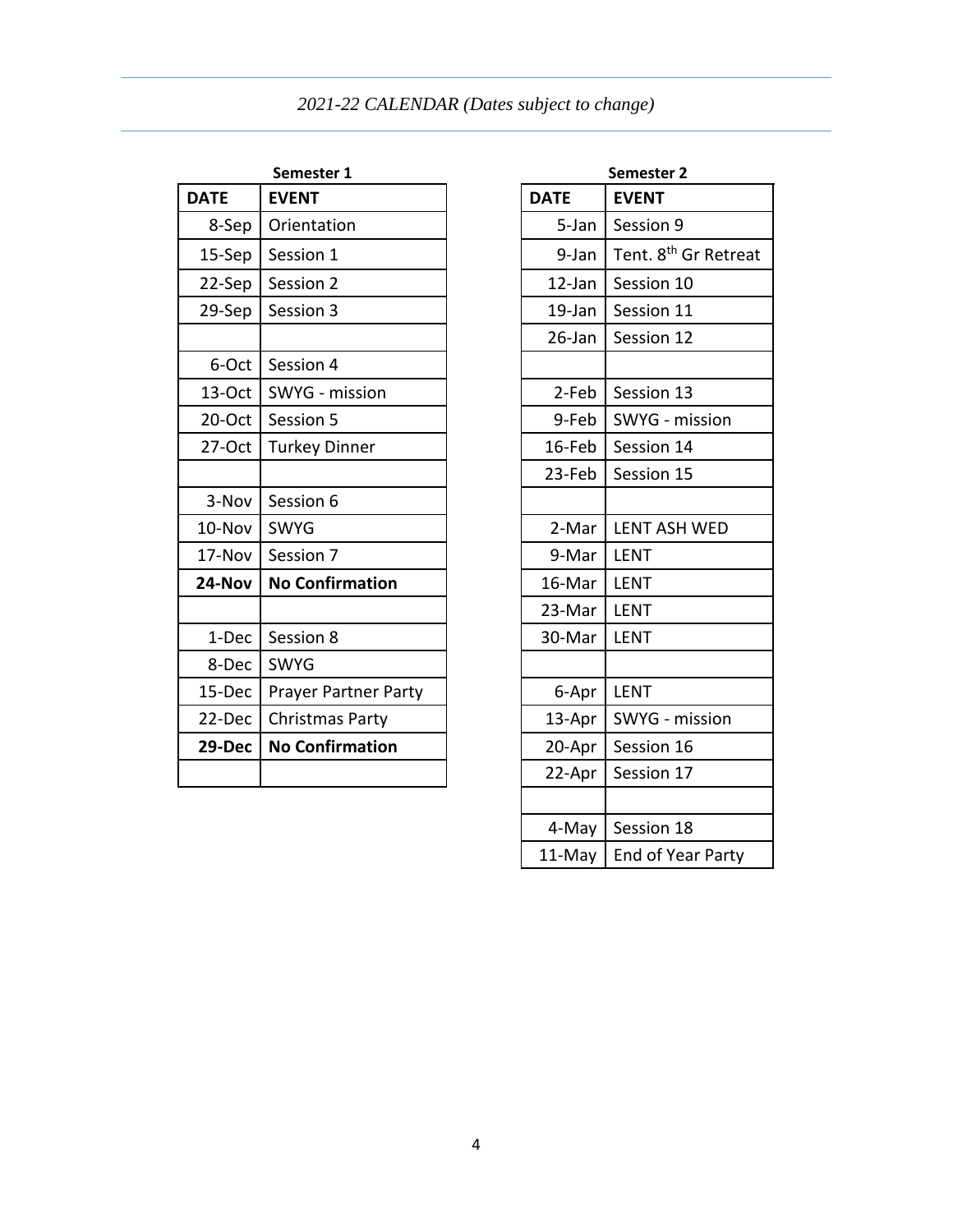### *COMMUNICATION*

Our primary means of communication will be via the email address you provided us on your child's liability forms. We will also contact students directly via their school email addresses. You will receive a copy of any email we send to your child.

### *ABSENCES*

Confirmation is a program that requires a high level of commitment that is also run with a high degree of grace. It is expected that all students attend AND participate in every event. But also understanding that life circumstances happen, if a student needs to miss an event please contact Pastor Ron to see what will be missed and if makeup work is needed. We are reminded in the grace of this approach that what is "fair" is not always what is "equal." Our goal is not for perfect attendance and busy work. Our goal is to form disciples and grow in faith. Just as each student is beginning their journey on different levels and advance at different paces, so too are the challenges different for each student to grow in their relationship and love for the Lord.

Because most students walk to FLC after school, if a child does not arrive by start of Large Group, a parent will be called to ensure that the child is home and safe. Please let us know if your child will be absent or running late so we know they are safe.

*LUTHER PARK: Recharge Retreat Weekend*

Confirmands will be attending the Recharge weekend at Luther Park, date October 22-23. The congregation supports this opportunity by paying half of the total cost. Families are asked to contribute the remaining half. Adult chaperones are needed. Please talk to Pastor Ron if you care to chaperone. Scholarships are available if needed, please see Pastor Ron

*CHRIST JAM: Area Synod Youth Gathering*

Christ Jam is our Northwest Synod Middle School Youth Gathering. The date for this year's event is TBD. This is a daylong event filled with worship, music, workshops and games. We travel as a group. Please talk to Pastor Ron if you care to drive and chaperone. Scholarships are available if needed, please see Pastor Ron.